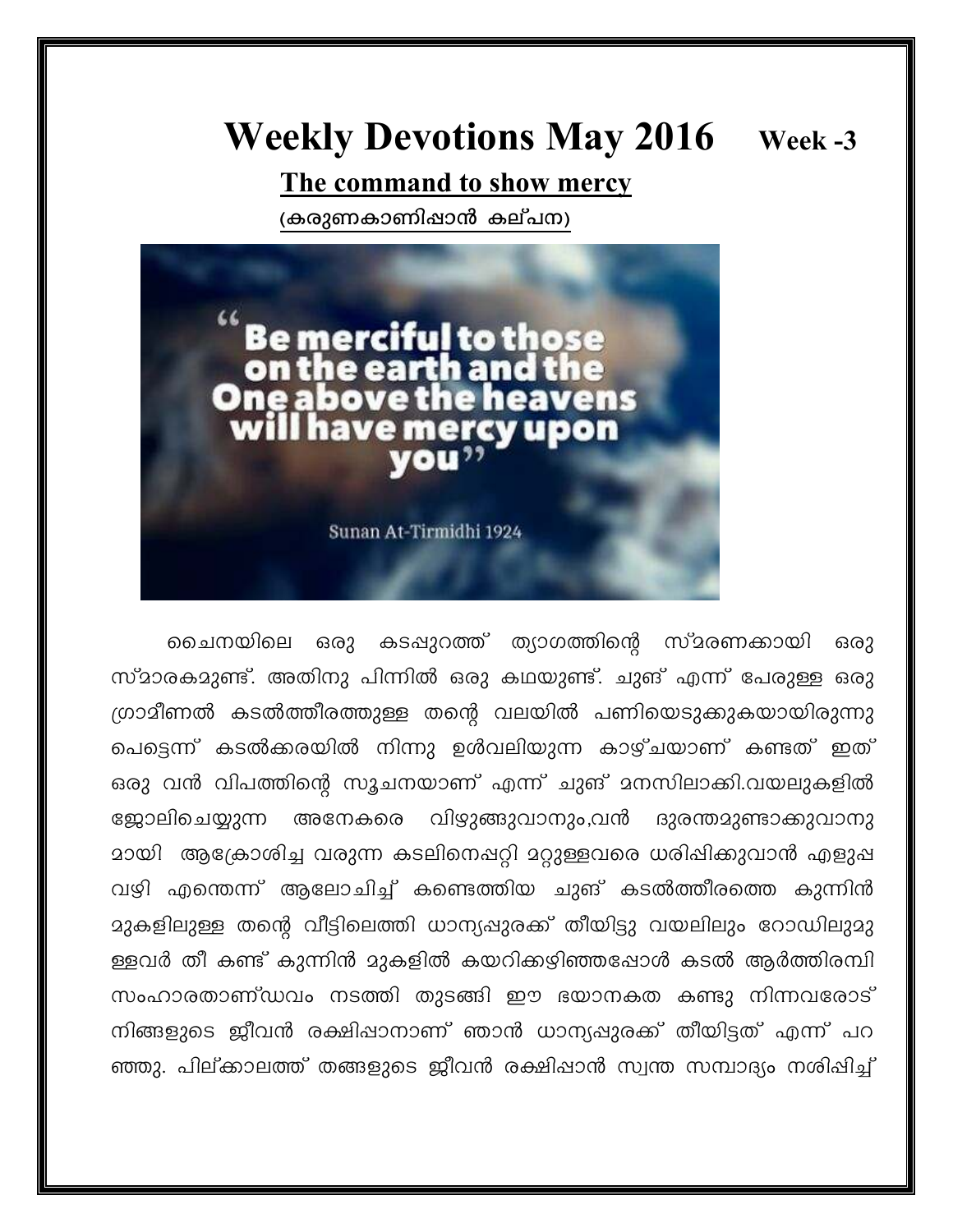ചുങിന് കടപ്പുറത്തൊരു സ്മാരകം തങ്ങളോട് കരുണകാട്ടിയ അവർ ഉയർത്തി അവനെ അനശ്വരനാക്കി.

ദൈവവചനം പറയുന്ന കരുണയുള്ളവർ ഭാഗ്യവാന്മാർ അവർക്കു കരുണ ലഭിക്കും എന്ന് (മത്താ:5:7) മറ്റുള്ളവരോടു നാം കരുണയുള്ളവരായി രിക്കണം എന്നത് അവൻ നമുക്ക് തന്ന കല്പനയാണ് യിരെ:(11:4) ൽ പറ യുന്നു നിങ്ങൾ എന്റെ വാക്കുകേട്ടനുസരിച്ച് ഞാൻ നിങ്ങളോട് കല്പിച്ചതു പോലെ ചെയ്വിൻ. എന്നാൽ നിങ്ങൾ എന്റെ ജനവും ഞാൻ നിങ്ങളുടെ ദൈവവും ആയിരിക്കും എന്ന് മീവ(6:8) ൽ ദൈവം നമ്മിൽ നിന്നു പ്രതീക്ഷി ക്കുന്ന മൂന്ന് കാര്യങ്ങൾ കാണാം

(1) ന്യായം പ്രവർത്തിക്കുന്നവർ ആകുക.

(2) ദയാ തല്പരരാകുക

(3) ദൈവസന്നിധിയിൽ താഴ്ചയോടെ ഇരിക്കുക

ഈ മൂന്നു കാര്യങ്ങൾ ദൈവം മുൻപാകെ പ്രാവർത്തികമാക്കുന്നവർക്ക് മറ്റു ള്ളവരോടു കരുണകാണിക്കുക എന്ന അവന്റെ കല്പന അനുസരിക്കുവാൻ കഴിയുകയുള്ളു.

അർഹിക്കാത്ത കരുണ നമുക്കു തന്നവനെ,മറ്റുള്ളവരോടു കരുണ കാണിഷാൻ കല്പിച്ചവനെ ഒരു കള്ളനെഷോലെ വാളും,വടിയുമായി പിടിക്കു വാൻ വന്ന കൂട്ടത്തിൽ മുൻ നിരയിൽ ഉണ്ടായിരുന്ന വ്യക്തിയാണ് യേശു വിന്റെ ശിഷ്യനായ യൂദ. യേശുവിന്റെ പ്രതികൂലത്തിന്റെ സമയത്ത് ശിഷ്യമാർ അവനെവിട്ട് ഓടിഷോയി. പത്രോസ് ഗുരുവിനെ തള്ളിപറഞ്ഞു മറ്റുള്ളവ രോടു കരുണ കാണിച്ചവനെ.കരുണ കാണിഷാൻ പഠിഷിച്ചവനെ ആ പാഠം പഠിച്ചവർ കരുണയില്ലാതെ കരുണയില്ലാത്ത ഉപേക്ഷിച്ചു കേട്ടു തന്നെ പ്രവർത്തികൾ ഇന്നു പല മേഖലകളിലും ഉണ്ടാകുന്നതിന്റെ പ്രധാന കാരണം സ്വാർത്ഥമതികളുടെ, നീതിബോധമില്ലാത്തവരുടെ കൈകളിലാണ് ഇന്ന് എല്ലാ ദേഖലകളും എന്നതിനാലാണ് വൻകിട മരുന്നു കമ്പിനികൾ മാരകമായ രോഗ ങ്ങൾക്കുള്ള മരുന്നുകളുടെ വില വർധിഷിക്കുന്നു. സാധാരണക്കാരനു ഇതു ഭാരമാകുമ്പോൾ അവർ ധനാഢ്യരാകുന്നു കരുണയില്ലാത്ത സമൂഹത്തോട് വചനത്തിലുള്ള ഒരു ചോദ്യം ചോദിക്കട്ടെ ''ഒടുക്കം നിങ്ങൾ എന്തു ചെയ്യും''?